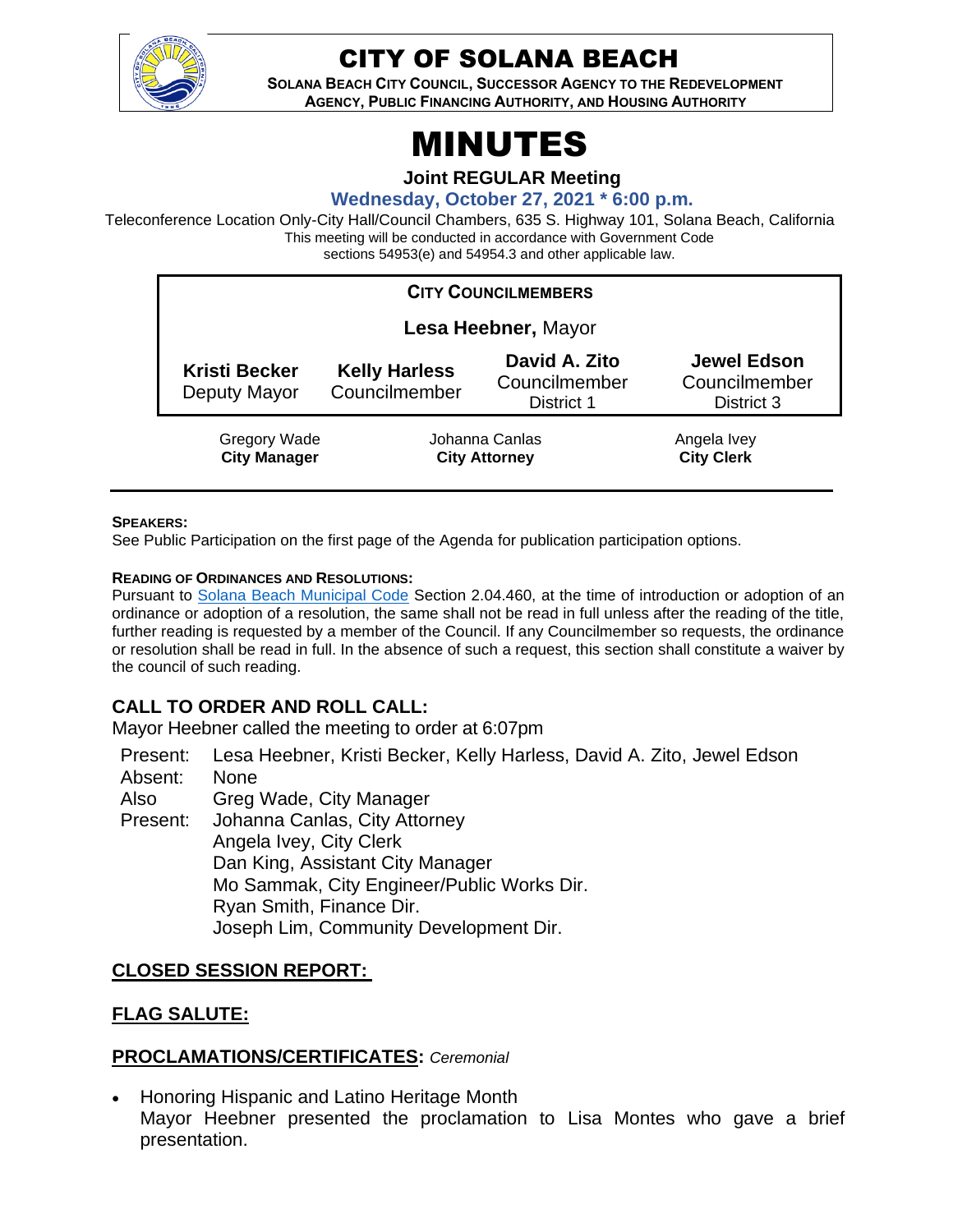# **APPROVAL OF AGENDA:**

**Motion:** Moved by Deputy Mayor Becker and second by Councilmember Zito to approve. **Approved 5/0.** Ayes: Heebner, Becker, Harless, Zito, Edson. Noes: None. Motion carried unanimously.

## **ORAL COMMUNICATIONS:**

*Note to Public: Refer to Public Participation for information on how to submit public comment.*  This portion of the agenda provides an opportunity for members of the public to address the City Council on items relating to City business and not appearing on today's agenda by having submitted written comments for the record to be filed with the record or by registering to join the virtual meeting online to speak live, per the Public Participation instructions on the Agenda. Comments relating to items on this evening's agenda are taken at the time the items are heard. Pursuant to the Brown Act, no action shall be taken by the City Council on public comment items. Council may refer items to the City Manager for placement on a future agenda. The maximum time allotted for each speaker is THREE MINUTES (SBMC 2.04.190).

Peggy Walker, spoke about the success of Día de los Muertos event at La Colonia Park, that it provided opportunity for many local youth to take part in community service, that the San Dieguito Alliance booth had about 300 youth sign pledges to stay free of alcohol, marijuana, vape, and tobacco.

Cindy Clemens, on behalf of the Seaweeders Garden Club and Climate Action Commission, spoke about Nissho's weekend efforts planting native narrow leaf milkweed plants in gardens throughout Solana Beach and that they provided handouts regarding the monarch butterfly, the importance of milkweed to their survival, and the dwindling Monarch population in California.

# **COUNCIL COMMUNITY ANNOUNCEMENTS / COMMENTARY:**

*An opportunity for City Council to make brief announcements or report on their activities. These items are not agendized for official City business with no action or substantive discussion.* 

#### **A. CONSENT CALENDAR:** (Action Items) (A.1. - A.4.)

*Note to Public: Refer to Public Participation for information on how to submit public comment.*  Items listed on the Consent Calendar are to be acted in a single action of the City Council unless pulled for discussion.

Any member of the public may address the City Council on an item of concern by submitting written correspondence for the record to be filed with the record or by registering to join the virtual meeting online to speak live, per the Public Participation instructions on the Agenda. The maximum time allotted for each speaker is THREE MINUTES (SBMC 2.04.190).

Those items removed from the Consent Calendar by a member of the Council will be trailed to the end of the agenda, while Consent Calendar items removed by the public will be discussed immediately after approval of the Consent Calendar.

# **A.1. Minutes of the City Council.**

Recommendation: That the City Council

1. Approve the Minutes of the September 8, 2021 Council Meeting.

**Approved Minutes:** [https://www.ci.solana-beach.ca.us/index.asp?SEC=F0F1200D-21C6-4A88-8AE1-](https://www.ci.solana-beach.ca.us/index.asp?SEC=F0F1200D-21C6-4A88-8AE1-0BC07C1A81A7&Type=B_BASIC) [0BC07C1A81A7&Type=B\\_BASIC](https://www.ci.solana-beach.ca.us/index.asp?SEC=F0F1200D-21C6-4A88-8AE1-0BC07C1A81A7&Type=B_BASIC)

**Motion:** Moved by Councilmember Edson and second by Councilmember Harless to approve. **Approved 5/0.** Ayes: Heebner, Becker, Harless, Zito, Edson. Noes: None.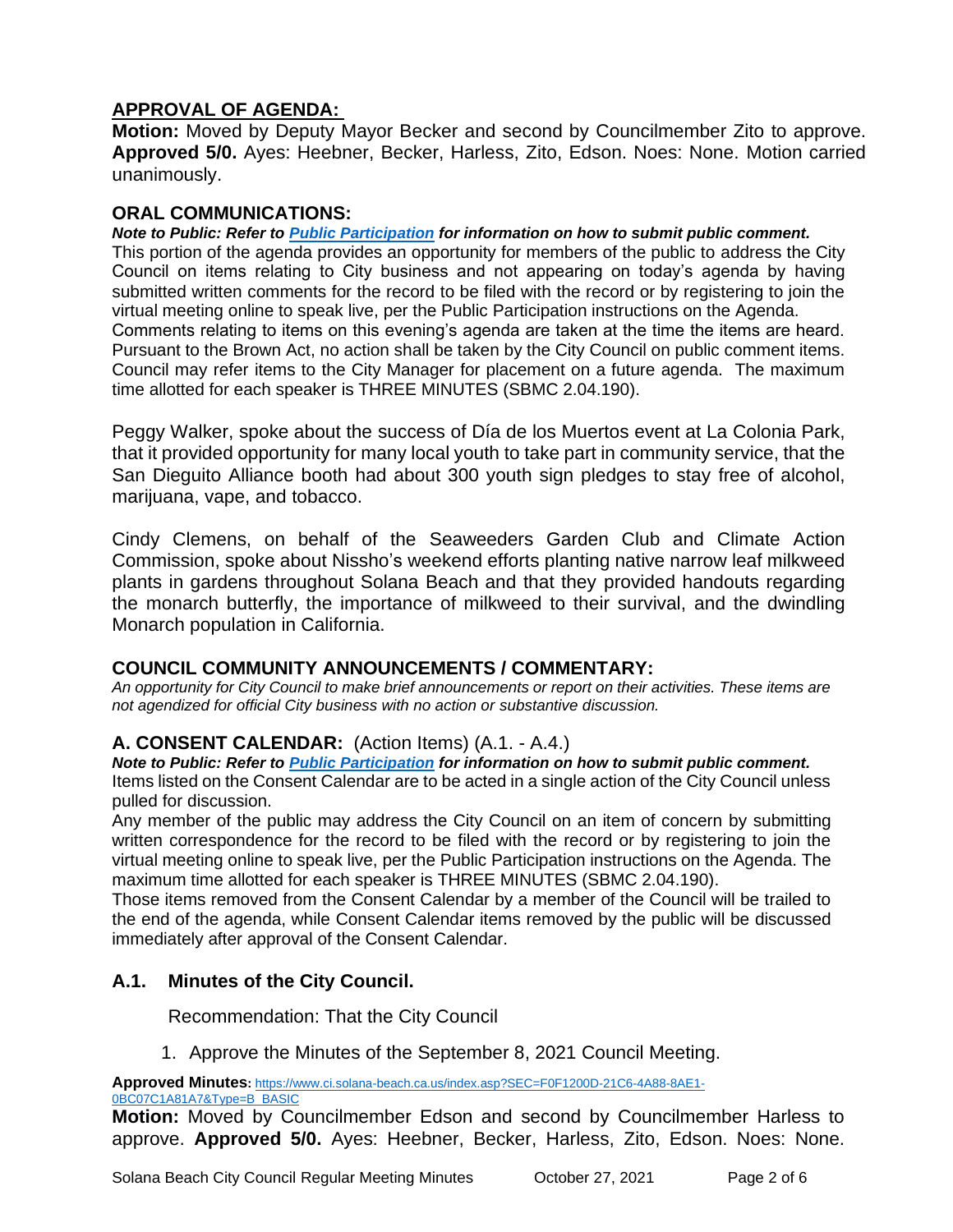Motion carried unanimously.

#### **A.2. Register Of Demands.** (File 0300-30)

Recommendation: That the City Council

1. Ratify the list of demands for September 25, 2021 – October 08, 2021.

[Item A.2. Report \(click here\)](https://solanabeach.govoffice3.com/vertical/Sites/%7B840804C2-F869-4904-9AE3-720581350CE7%7D/uploads/Item_A.2._Report_(click_here)_-_10-27-21_O.pdf) 

*Posted Reports & Supplemental Docs contain records up to the cut off time, prior to the start of the meeting, for processing new submittals. The final official record containing handouts, PowerPoints, etc. can be obtained through a Records Request to the City Clerk's Office.*

**Motion:** Moved by Councilmember Edson and second by Councilmember Harless to approve. **Approved 5/0.** Ayes: Heebner, Becker, Harless, Zito, Edson. Noes: None. Motion carried unanimously.

#### **A.3. General Fund Budget Adjustments for Fiscal Year 2021/2022.** (File 0330-30)

Recommendation: That the City Council

1. Receive the report listing changes made to the Fiscal Year 2021/2022 General Fund Adopted Budget.

[Item A.3. Report \(click here\)](https://solanabeach.govoffice3.com/vertical/Sites/%7B840804C2-F869-4904-9AE3-720581350CE7%7D/uploads/Item_A.3._Report_(click_here)_-_10-27-21_O.pdf)

*Posted Reports & Supplemental Docs contain records up to the cut off time, prior to the start of the meeting, for processing new submittals. The final official record containing handouts, PowerPoints, etc. can be obtained through a Records Request to the City Clerk's Office.*

**Motion:** Moved by Councilmember Edson and second by Councilmember Harless to approve. **Approved 5/0.** Ayes: Heebner, Becker, Harless, Zito, Edson. Noes: None. Motion carried unanimously.

#### **A.4. Destruction of Obsolete Records.** (File 170-50)

Recommendation: That the City Council

1. Adopt **Resolution 2021-122** authorizing the destruction of officially obsolete records.

#### [Item A.4. Report \(click here\)](https://solanabeach.govoffice3.com/vertical/Sites/%7B840804C2-F869-4904-9AE3-720581350CE7%7D/uploads/Item_A.4._Report_(click_here)_-_10-27-21_O.pdf)

*Posted Reports & Supplemental Docs contain records up to the cut off time, prior to the start of the meeting, for processing new submittals. The final official record containing handouts, PowerPoints, etc. can be obtained through a Records Request to the City Clerk's Office.*

**Motion:** Moved by Councilmember Edson and second by Councilmember Harless to approve. **Approved 5/0.** Ayes: Heebner, Becker, Harless, Zito, Edson. Noes: None. Motion carried unanimously.

#### **C. STAFF REPORTS: (C.1. – C.4.)**

*Note to Public: Refer to Public Participation for information on how to submit public comment.* 

Any member of the public may address the City Council on an item of concern by submitting written correspondence for the record to be filed with the record or by registering to join the virtual meeting online to speak live, per the Public Participation instructions on the Agenda. The maximum time allotted for each speaker is THREE MINUTES (SBMC 2.04.190).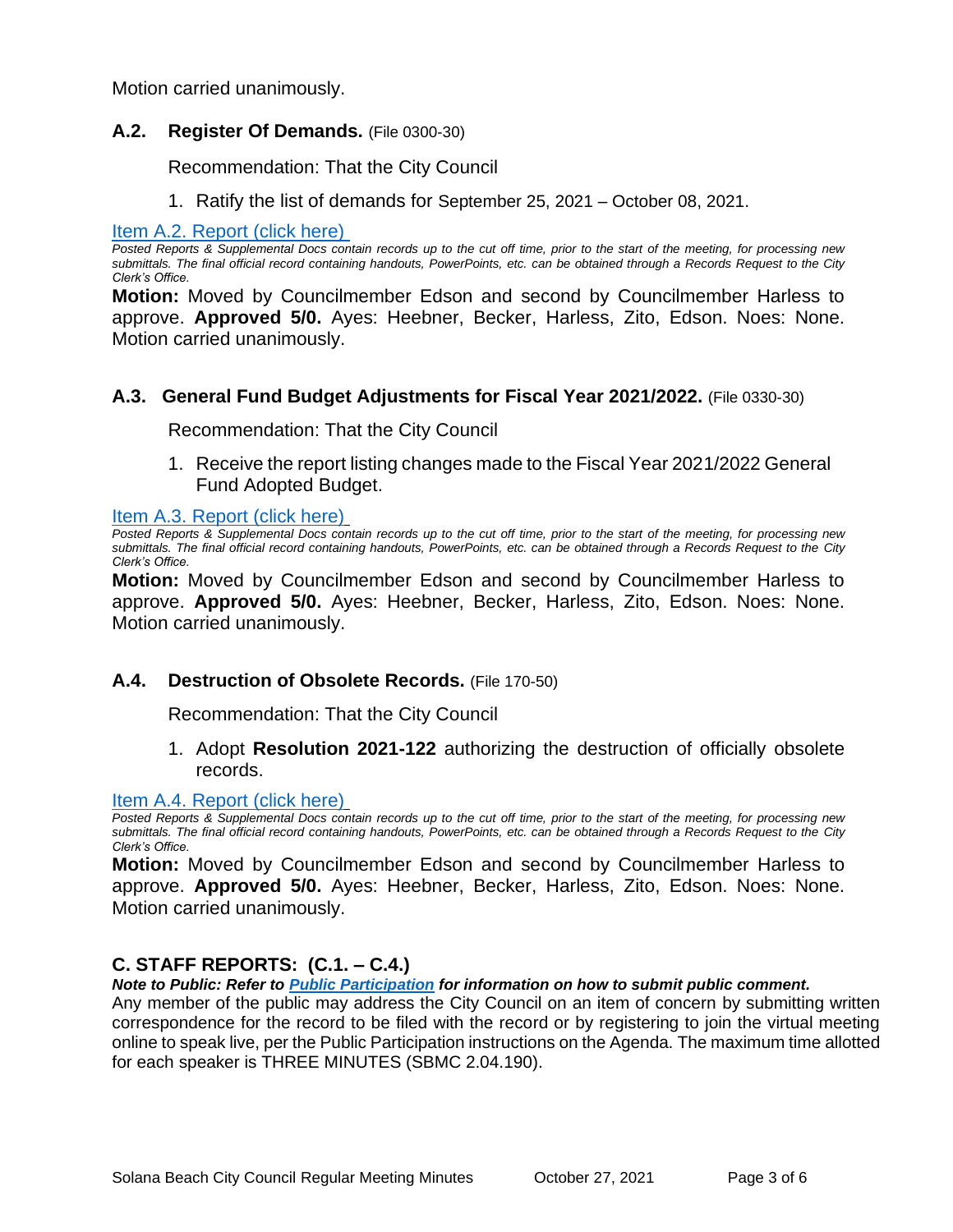#### **C.1. Lomas Santa Fe Corridor Improvement Project – Phase III Update.** (File 0820-15)

Recommendation: That the City Council

1. Receive the final report and provide input and comments on the Lomas Santa Fe Corridor Improvement Project.

[Item C.1. Report \(click here\)](https://solanabeach.govoffice3.com/vertical/Sites/%7B840804C2-F869-4904-9AE3-720581350CE7%7D/uploads/Item_C.1._Report_(click_here)_-_10-27-21_O.pdf)

*Posted Reports & Supplemental Docs contain records up to the cut off time, prior to the start of the meeting, for processing new submittals. The final official record containing handouts, PowerPoints, etc. can be obtained through a Records Request to the City Clerk's Office.*

Greg Wade, City Manager, introduced the item.

Greg Wade, City Manager, Dawn Baker, Michael Baker International, and Brian Hannegan, RRM Design, presented a Powerpoint (on file).

Council and Staff discussed that the streetlights would have a different look and be relocated, the trees that belong to the HOA that would be moved further up the hill to a spot approved by the HOA, that the path would be wide enough at the pinch point to accommodate a multi-use path, and that it would be made legal for biking.

Council, Staff, and Consultants discussed the heights and aesthetics of the 973 ft. of retaining wall within the corridor and spoke about potential treatment options, having a textured wall with vines or plants, including a variety of different wall designs within the corridor, transitions between designs, looking at potential issues related to wall vegetation related to growth and maintenance, and including seat walls or benches.

They also discussed the continued need for collaboration with Caltrans regarding the freeway interchange, communicating to e-bikers how the path should be used, looking at the underside of the I-5 overpass, safety issues for pedestrians and bicyclists due to lighting, and walking the trail before deciding on final paving design details.

## **C.2. Oppose New Offshore Oil and Gas Drilling and Support the American Coasts and Oceans Protection Act (HR 3053).** (File 0480-60)

Recommendation: That the City Council

1. Adopt **Resolution 2021-123** to oppose new offshore oil and gas drilling and to express support of the American Coasts and Oceans Protection Act (HR 3053).

#### [Item C.2. Report](https://solanabeach.govoffice3.com/vertical/Sites/%7B840804C2-F869-4904-9AE3-720581350CE7%7D/uploads/Item_C.2._Report_(click_here)_-_10-27-21_O.pdf) (click here)

*Posted Reports & Supplemental Docs contain records up to the cut off time, prior to the start of the meeting, for processing new submittals. The final official record containing handouts, PowerPoints, etc. can be obtained through a Records Request to the City Clerk's Office.*

Greg Wade, City Manager, introduced the item.

Dan King, Assistant City Manager, presented a Powerpoint (on file).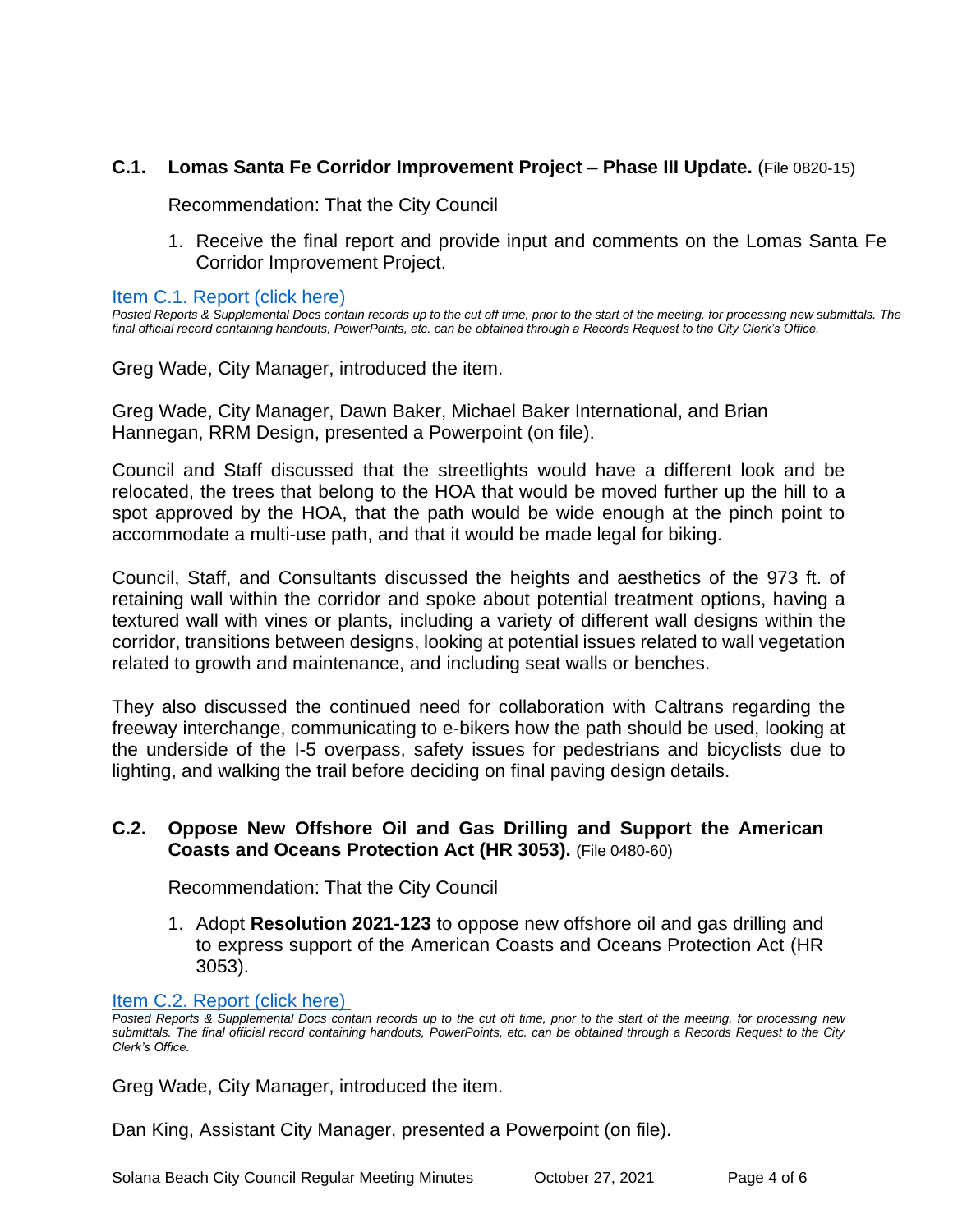Council agreed that health of the beaches is very important to the community and that action needed to be taken to prevent spills from happening in the future.

**Motion:** Moved by Councilmember Edson and second by Deputy Mayor Becker to approve. **Approved 5/0.** Ayes: Heebner, Becker, Harless, Zito, Edson. Noes: None. Motion carried unanimously.

# **C.3. General Fund Update (Unaudited) for Fiscal Year (FY) 2020/21.** (File 0330-80)

Recommendation: That the City Council

- 1. Accept and file the General Fund Update for Fiscal Year 2020/21.
- 2. Provide direction to Staff regarding whether to use an amount of the projected General Fund surplus to fund the PARS Irrevocable Trust for Pensions as part of a budget appropriation to the General Fund Unreserved Fund Balance, and other funds as determined by the Finance Department, in Fiscal Year 2021/22.
- 3. Approve **Resolution 2021-124** revising appropriations in the Fiscal Year 2020/21 and Fiscal Year 2021/22 budgets.

[Item C.3. Report \(click here\)](https://solanabeach.govoffice3.com/vertical/Sites/%7B840804C2-F869-4904-9AE3-720581350CE7%7D/uploads/Item_C.3._Report_(click_here)_-_10-27-21_O.pdf) 

*Posted Reports & Supplemental Docs contain records up to the cut off time, prior to the start of the meeting, for processing new submittals. The final official record containing handouts, PowerPoints, etc. can be obtained through a Records Request to the City Clerk's Office.*

Greg Wade, City Manager, introduced the item.

Ryan Smith, Finance Director, presented a Powerpoint (on file).

Council and Staff discussed that the 5.1 million in the undesignated reserve category does not include the 17% reserve policy funds, that the increase of interest expense and the Transnet extension fund of \$325,000 was a planned and known expense, that a third of the FY 2021 General Fund surplus money be contributed to the PARS pension fund, that a third of the surplus would be about a \$455,000 contribution, and that a small percentage of special service funds also gets calculated into the contribution.

**Motion:** Moved by Councilmember Zito and second by Mayor Heebner to approve. **Approved 5/0.** Ayes: Heebner, Becker, Harless, Zito, Edson. Noes: None. Motion carried unanimously.

**C.4. Introduce (1st Readings) Ordinances Nos. 519 and 520 – Amending Sections 6.36.010, 6.36.040, 17.56.020 and 17.56.080 of the Solana Beach Municipal Code to Comply with State Mandated Organic Waste Disposal Requirements.** (File 1030-50)

Recommendation: That the City Council

1. Introduce (1st readings) **Ordinance 519** and **Ordinance 520** amending Sections 6.36.010, 6.36.040, 17.56.020 and 17.56.080 to the Solana Beach Municipal Code to address State organics recycling mandates.

[Item C.4. Report \(click here\)](https://solanabeach.govoffice3.com/vertical/Sites/%7B840804C2-F869-4904-9AE3-720581350CE7%7D/uploads/Item_C.4._Report_(click_here)_-_10-27-21_O.pdf) 

*Posted Reports & Supplemental Docs contain records up to the cut off time, prior to the start of the meeting, for processing new*